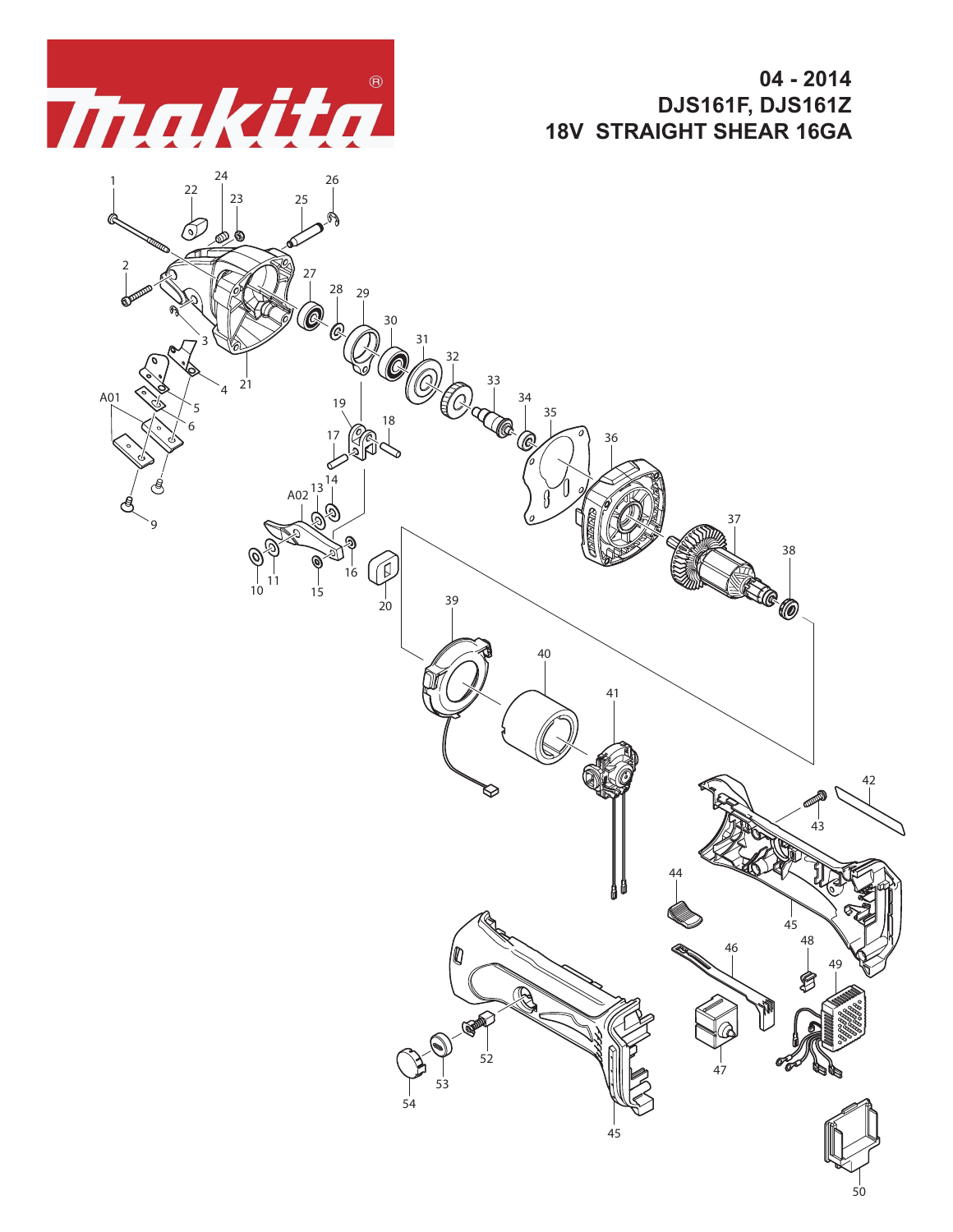| Item No          | <b>Type</b>    | Ref  | Part No              | <b>Description</b>                         | Qty                 | Unit              |
|------------------|----------------|------|----------------------|--------------------------------------------|---------------------|-------------------|
| 001              |                |      | 266091-3             | TAPPING SCREW 4X50                         | 4                   | PC.               |
| 002              |                |      | 922147-9             | HEX. SOCKET HEAD BOLT M4X25                | $\mathbf{1}$        | PC.               |
| 003              |                |      | 961011-9             | STOP RING E-4                              | 1                   | PC.               |
| 004              |                |      | 346131-4             | <b>SLIP PLATE R</b>                        | 1                   | PC.               |
| 005              |                |      | 343480-0             | <b>SLIP PLATE L</b>                        | $\mathbf 1$         | PC.               |
| 006              |                |      | 343481-8             | <b>SPACER</b>                              | $\mathbf{1}$        | PC.               |
| 009              |                |      | 251951-2             | HEX. SOCKET HEAD BOLT M5X10                | $\overline{2}$      | PC.               |
| 010              |                |      | 261065-9             | FLUOROPLASTIC WASHER 7                     | $\mathbf{1}$        | PC.               |
| 011              |                |      | 253338-4             | THIN WASHER 7                              | 1                   | PC.               |
| 013              |                |      | 253338-4             | THIN WASHER 7                              | $\mathbf{1}$        | PC.               |
| 014              |                |      | 261065-9             | <b>FLUOROPLASTIC WASHER 7</b>              | 1                   | PC.               |
| 015              |                |      | 267010-2             | <b>FLAT WASHER 5</b>                       | 1                   | PC.               |
| 016              |                |      | 267010-2             | <b>FLAT WASHER 5</b>                       | 1                   | PC.               |
| 017              |                |      | 256155-1             | PIN <sub>5</sub>                           | $\mathbf{1}$        | PC.               |
| 018              |                |      | 256155-1             | PIN <sub>5</sub>                           | $\mathbf{1}$        | PC.               |
| 019              |                |      | 331329-6             | <b>LINK</b>                                | $\mathbf{1}$        | PC.               |
| 020              |                |      | 423118-4             | <b>DUST COVER</b>                          | $\mathbf{1}$        | PC.               |
| 021              |                |      | 140130-6             | <b>CRANK HOUSING COMPLETE</b>              | $\mathbf{1}$        | PC.               |
| 022              |                |      | 325727-4             | <b>BLOCK</b>                               | $\mathbf{1}$        | PC.               |
| 023              |                |      | 252083-8             | HEX. LOCK NUT M4-7                         | $\mathbf{1}$        | PC.               |
| 024              |                |      | 266085-8             | H.S.SET SCREW(FLAT POINT)M6X10             | $\mathbf{1}$        | PC.               |
| 025              |                |      | 256733-7             | PIN <sub>7</sub>                           | 1                   | PC.               |
| 026              |                |      | 961012-7             | STOP RING E-6                              | $\mathbf{1}$        | PC.               |
| 027              |                |      | 210023-2             | <b>BALL BEARING 627DDW</b>                 | $\mathbf{1}$        | PC.               |
| 028              |                |      | 253133-2             | <b>FLAT WASHER 7</b>                       | 1                   | PC.               |
| 029              |                |      | 331273-7             | <b>ROD</b>                                 | 1                   | PC.               |
| 030              |                |      | 210067-2             | BALL BEARING 6000ZZ                        | 1                   | PC.               |
| 031              |                |      | 325716-9             | <b>SEALING SCREW</b>                       | 1                   | PC.               |
| 032              |                |      | 227716-4             | <b>HELICAL GEAR 34</b>                     | 1                   | PC.               |
| 033              |                |      | 325715-1             | <b>CRANK SHAFT</b>                         | 1                   | PC.               |
| 034              |                |      | 210033-9             | <b>BALL BEARING 696ZZ</b>                  | 1                   | PC.               |
| 035              |                |      | 442150-9             | <b>GASKET</b>                              | 1                   | PC.               |
| 036              |                |      | 140131-4             | <b>GEAR HOUSING COMPLETE</b>               | 1                   | PC.               |
| 037              |                |      | 619249-7             | <b>ARMATURE</b>                            | 1                   | PC.               |
| 038              |                |      | 421977-0             | <b>RUBBER RING 13</b>                      | $\mathbf{1}$        | PC.               |
| 039              |                |      | 631714-6             | <b>LED CIRCUIT</b>                         | 1                   | PC.               |
| 040              |                |      | 638627-2             | YOKE UNIT                                  | 1                   | PC.               |
| 041              |                |      | 638448-2             | <b>ENDBELL COMPLETE</b>                    | 1                   | PC.               |
| 042              |                |      | 815T27-5             | NAME PLATE F/DJS161                        | 1                   | PC.               |
| 043              | $\overline{2}$ |      | 266326-2             | <b>TAPPING SCREW 4X18</b>                  | 5                   | PC.               |
| 044              |                |      | 419566-3             | <b>SWITCH KNOB</b>                         | 1                   | PC.               |
| 045              |                | INC. | 187839-9             | <b>HOUSING SET</b>                         | 1<br>$\overline{c}$ | <b>SET</b><br>PC. |
|                  |                |      | 263005-3             | <b>RUBBER PIN 6</b><br><b>SWITCH LEVER</b> | 1                   | PC.               |
| 046<br>047       |                |      | 419519-2<br>650579-7 | SWITCH 1246.3223, SINGLE                   | 1                   | PC.               |
| 048              |                |      | 424026-2             | <b>CUSHION</b>                             | 1                   | PC.               |
| 049              |                |      | 620243-4             | <b>CONTROLLER</b>                          | 1                   | PC.               |
| 050              |                |      | 644808-8             | <b>TERMINAL</b>                            | 1                   | PC.               |
| 052              |                |      | 195018-5             | CARBON BRUSH CB-430, 2PCS/SET, W/ ORIGIN   | 1                   | <b>SET</b>        |
| 053              |                |      | 643929-3             | <b>BRUSH HOLDER CAP</b>                    | 2                   | PC.               |
| 054              |                |      | 419518-4             | <b>HOLDER CAP COVER</b>                    | $\overline{2}$      | PC.               |
| D <sub>0</sub> 1 |                |      | 652045-0             | +PAN HEAD SCREW M3.5X5(F/SWITCH)           | 2                   | PC.               |
| E01              |                |      | 804B24-8             | <b>CAUTION LABEL</b>                       | 1                   | PC.               |
|                  |                |      |                      |                                            |                     |                   |